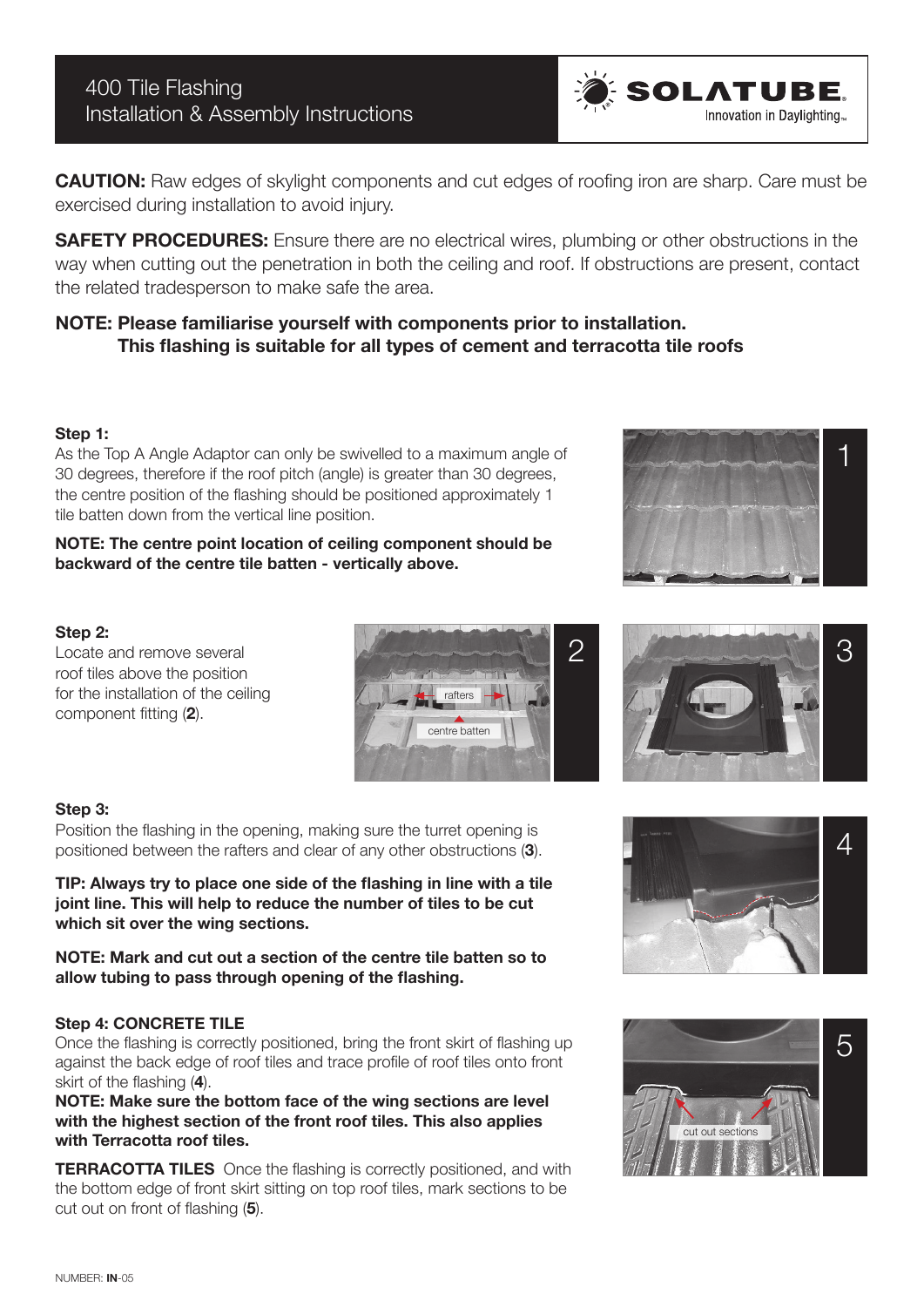### **Step 5:**

Remove flashing and cut out marked sections on front skirt using tin snips (**6**).

### **Step 6:**

**Step 7:**

Drill 1 or 2 6mm holes through the rib on the underside which runs across the front of the flashing (**7**). This is to accommodate cable ties.









of the wing sections (**8**).

Secure front middle section of the flashing with cable tie passing through drilled hole in cross rib and around tile batten (**9**).

Fit the flashing into position making sure the front skirt of the flashing is in line with the front edge of the first 2 side tiles or position the transition line of both side wing sections along front edge of the centre battens. Secure the flashing to centre and top battens with 4 roof tek screws placed at outer edges

**TIP: Do not over tighten the cable tie, as this may change the shape of the top front section of the flashing.**

#### **Step 9: CEMENT TILES ONLY**

Drill a 6mm hole at outer edge of the wing section just behind the back edge of the lower roof tiles. Then pass cable tie through hole and around tile batten. Carefully tighten cable tie to form front wing section over shape of roof tile (**10**).

#### **Step 10:**

Proceed to fit back full tiles where possible (**11**).

#### **Step 11:**

Where there is less than a full tile to fit; measure and cut tiles to suit opening, making sure there is minimal gap between tile and side section of flashing (**12**). Once side tiles are place, fit tiles over the top-back section of the flashing.

**NOTE: If cut tiles can't be locked into place (applies only to cement tiles) they will need to be secured to prevent them from sliding out.**

**This can be done by applying a "BLOB" of silicon sealant only at the very back edge on the overlapping joint of tiles.**